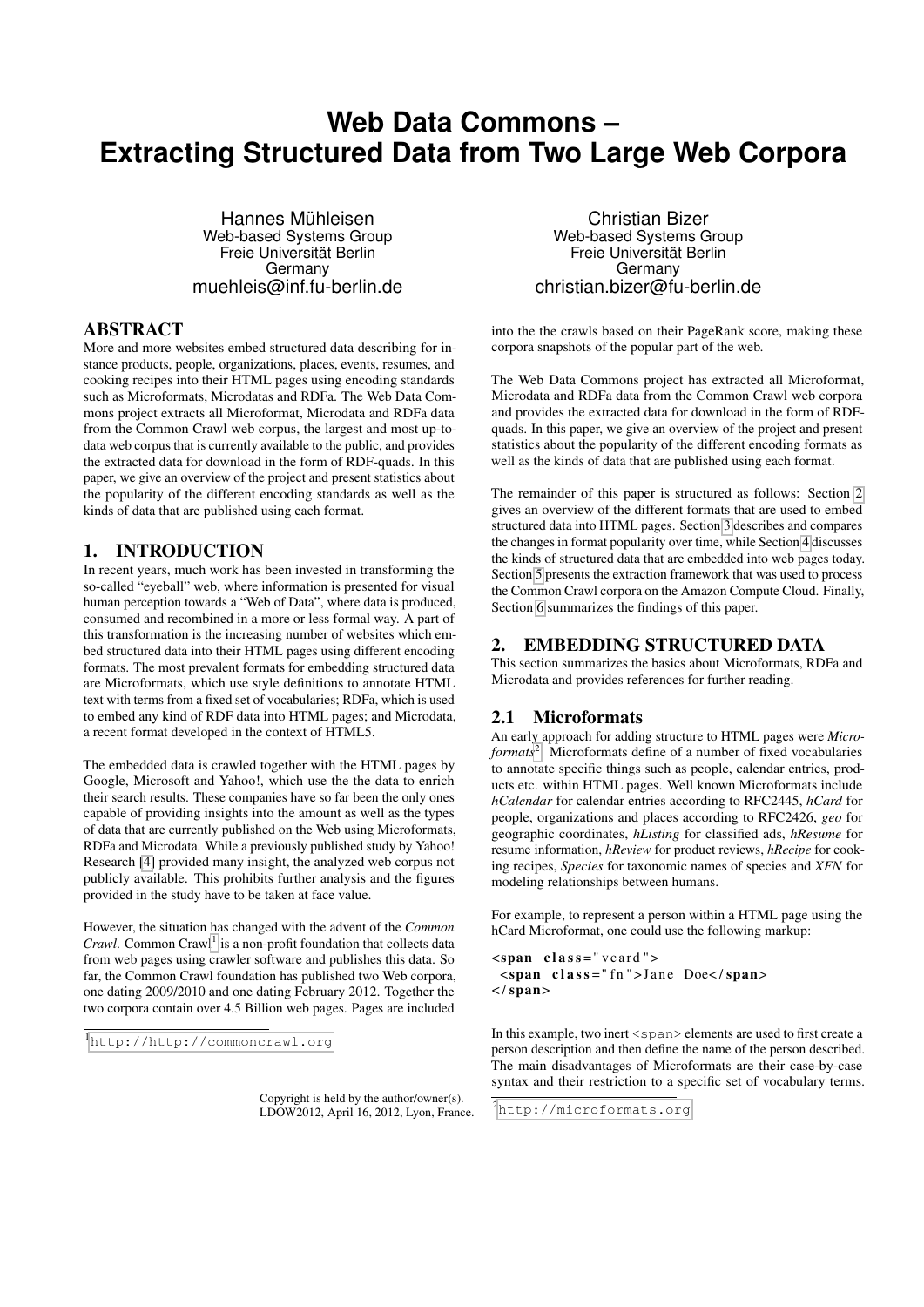To improve the situation, the newer formats, RDFa and Microdata, provide vocabulary-independent syntaxes and allow terms from arbitrary vocabularies to be used.

## 2.2 RDFa

*RDFa* defines a serialization format for embedding RDF data [\[3\]](#page-3-3) within (X)HTML pages. RDFa provides a vocabulary-agnostic syntax to describe resources, annotate them with literal values, and create links to other resources on other pages using custom HTML attributes. By also providing a reference to the used vocabulary, consuming applications are able to discern annotations. To express information about a person in RDFa, one could write the following markup:

 $\le$ span xmlns : fo a f = " http :// xmlns .com/ fo a f /0.1/"  $type of = "foaf : Person"$ 

 $\le$ span property="foaf: name">Jane Doe</span>  $\langle$ /span $\rangle$ 

Using RDFa markup, we refer to an external, commonly-used vocabulary and define an URI for the thing we are describing. Using terms from the vocabulary, we then select the "Person" type for the described thing, and annotate it with a name. While requiring more markup than the hCard example above, considerable flexibility is gained. A mayor supporter of RDFa is Facebook, which has based its Open Graph Protocol<sup>[3](#page-1-1)</sup> on the RDFa standard.

# 2.3 Microdata

While impressive, the graph model underlying RDF was thought to represent entrance barriers for web authors. Therefore, the competing *Microdata* format [\[2\]](#page-3-4) emerged as part of the HTML5 standardization effort. In many ways, Microdata is very similar to RDFa, it defines a set of new HTML attributes and allows the use of arbitrary vocabularies to create structured data. However, Microdata uses key-value pairs as its underlying data model, which lacks much of the expressiveness of RDF, but at the same time also simplifies usage and processing. Again, our running example of embedded structured data to describe a person is given below:

```
<span it e m s c o p e
 item type = " http:// schema.org/Person">
  <span itemprop="name">Jane Doe</span>
\langle/span>
```
We see how the reference to both type and vocabulary document found in RDFa is compressed into a single type definition. Apart from that, the annotations are similar, but without the ability to mix vocabularies as it is the case in RDFa. The Microdata standard gained attention as it was selected as preferred syntax by the *Schema.org* initiative, a joint effort of Google, Bing and Yahoo, which defines a number of vocabularies for common items and carries the promise that data that is represented using these vocabularies will be used within the applications of the founding organizations.

# <span id="page-1-0"></span>3. FORMAT USAGE

As of February 2012, the Common Crawl foundation have released two Web corpera. The first corpus contains web resources (pages, images, ...) that have been crawled between September 2009 and September 2010. The second corpus contains resources dating February 2012, thereby yielding two distinct data points for which

```
3
http://ogp.me/
```

|                    | 2009/2010        | 2012  |
|--------------------|------------------|-------|
| <b>Crawl Dates</b> | $09/09 - 09/11$  | 02/12 |
| <b>Total URLs</b>  | 2.8 <sub>B</sub> | 1.7B  |
| <b>HTML</b> Pages  | 2.5B             | 1.5B  |
| Pages with Data    | 148M             | 189M  |

<span id="page-1-2"></span>Table 1: Comparison of the Common Crawl corpora

we can compare the usage of structured data within the pages. As a first step, we have filtered the web resources contained in the corpora to only include HTML pages. Table [1](#page-1-2) shows a comparison of the two corpora. We can see how HTML pages represent the bulk of the corpora. The newer crawl contains fewer web pages. 148 million HTML pages within the 2009/2010 crawl contained structured data, while 189 million pages within the 2012 crawl contained structured data. Taking the different size of the crawl into account, we can see that the fraction of web pages that contain structured data has increased from 6 % in 2010 to 12 % in 2012. The absolute numbers of web pages that used the different formats are given in Table [2.](#page-1-3) The data sets that we extracted from the corpora consist of 3.2 billion RDF quads (2012 corpus) and 5.2 billion RDF quads (2009/2010 corpus).

| Format      | 2009/2010  | 2012       |
|-------------|------------|------------|
| <b>RDFa</b> | 14,314,036 | 67.901.246 |
| Microdata   | 56.964     | 26.929.865 |
| geo         | 5.051.622  | 2.491.933  |
| hcalendar   | 2.747.276  | 1,506,379  |
| hcard       | 83,583,167 | 61,360,686 |
| hlisting    | 1,227,574  | 197,027    |
| hresume     | 387.364    | 20.762     |
| hreview     | 2,836,701  | 1.971.870  |
| species     | 25.158     | 14.033     |
| hrecipe     | 115,345    | 422.289    |
| xfn         | 37,526,630 | 26.004.925 |

<span id="page-1-3"></span>Table 2: URLs using the different Formats

Fig. [1](#page-1-4) shows the distribution of the different formats as a percentage of the number of URLs with the respective format to the total number of URLs within the corpora and compares the fractions for the 2009/2010 corpus and the 2012 corpus. We see that RDFa and Microformats gain popularity, while the usage of the single-purpose Microformats remain more or less constant. The reason for the explosive adoption of the Microdata syntax between 2010 and 2012 might be announcement in 2011 that Microdata is the preferred syntax of the *Schema.org* initiative.



<span id="page-1-4"></span>Figure 1: Common Crawl Corpora – Format Distribution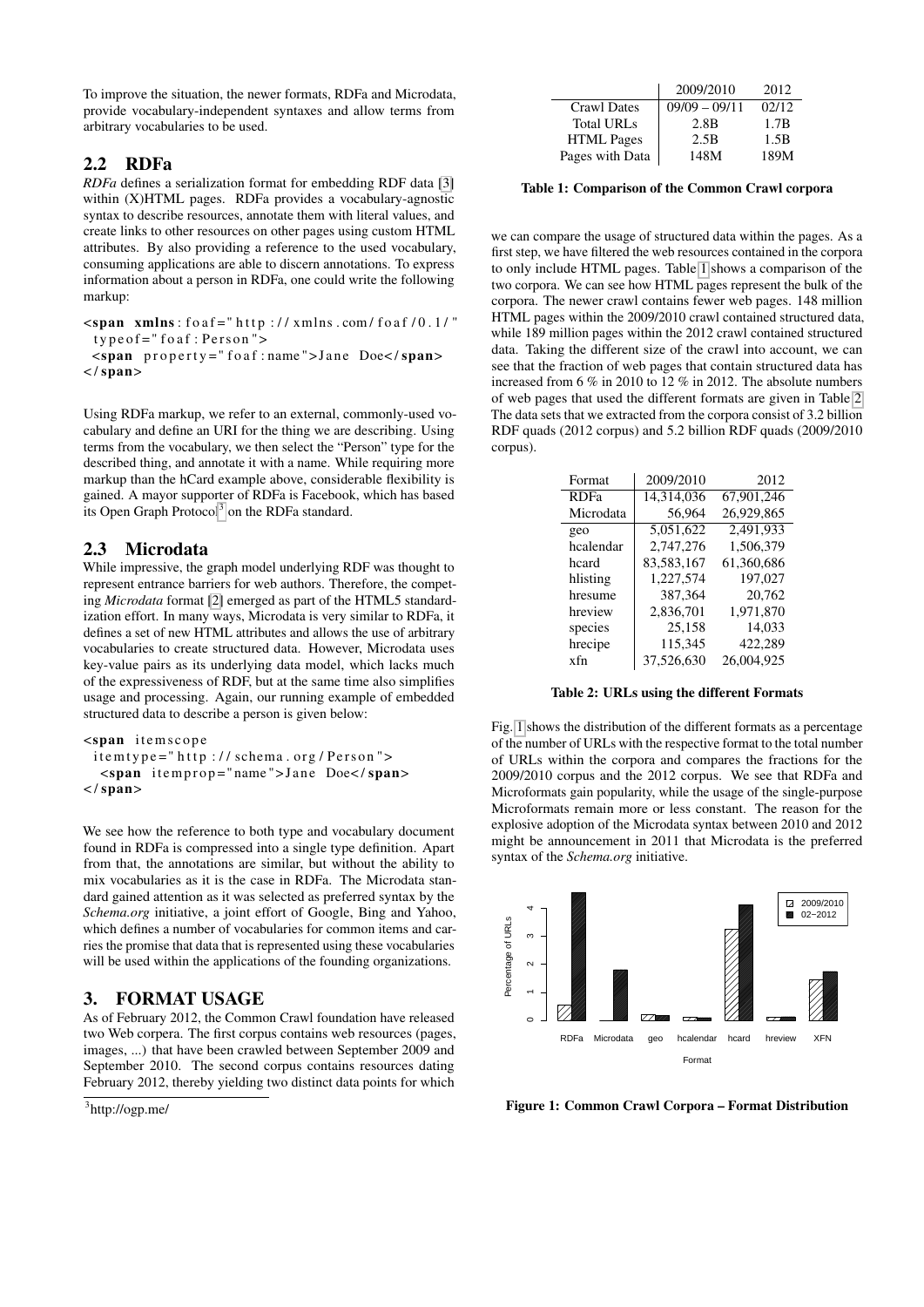The study by Yahoo! Research [\[4\]](#page-3-0) confirms our observations. The study is based on a Yahoo corpus consisting of 12 Billion web pages. The analysis was repeated three times between 2008 and 2010 to investigate the development of the formats. They measured the percentage of URLs that contained the respective format. These results are shown in Fig. [2.](#page-2-1)



<span id="page-2-1"></span>Figure 2: Yahoo! Corpora – Format Distribution (adopted fom  $[4]$ 

We can see that RDFa exhibits non-linear growth, with the other formats are not showing comparable developments. A second survey on the format distribution was presented by Sindice, a web index specializing in structured data [\[1\]](#page-3-5). Their survey was based on a set of 231 Million web documents collected in 2011. Their results were similar to the 2010 sample from the Yahoo! survey, showing major uptake for RDFa.

### <span id="page-2-0"></span>4. TYPES OF DATA

While each Microformat can only be used to annotate the specific types of data it was designed for, RDFa and Microdata are able to use arbitrary vocabularies. Therefore, the format comparison alone does not yield insight into the types of data being published. RDFa and Microdata both support the definition of a data type for the annotated entities. Thus simple counting the occurrences of these types can give an indicator of their popularity. The top 20 values for type definitions of the RDFa data within the 2012 corpus are given in Table [3.](#page-2-2) Type definitions are given as shortened URLs, using common prefixes<sup>[4](#page-2-3)</sup>. Note that *gd*: stands for Google's *Data-Vocabulary*, one of the predecessor of *Schema.org*.

We have then manually grouped the 100 most frequently occurring types by entity count into groups. These groups are given in Table [4.](#page-2-4) The most frequent types were from the area of website structure annotation, where for example navigational aides are marked. The second most popular area are information about people, businesses and organizations in general, followed by media such as audio files, pictures and videos. Product offers and corresponding reviews represent the fourth most frequent group, and geographical information such as addresses and coordinates was least frequent. Groups below 1 % frequency are not given.

Table [6](#page-3-6) shows the same analysis for the Microdata data within the 2012 corpus. Apart from variations in the specific percentages, the same groups were found to be most frequently used. An interesting observation was that only two of the 100 most frequently occurring types were *not* from of the Schema.org namespace, confirming the overwhelming prevalence of types from this namespace, which is

| Type                | Entities   |
|---------------------|------------|
| gd:Breadcrumb       | 13,541,661 |
| foaf:Image          | 4,705,292  |
| gd:Organization     | 3,430,437  |
| foaf:Document       | 2,732,134  |
| skos:Concept        | 2,307,455  |
| gd:Review-aggregate | 2,166,435  |
| sioc:UserAccount    | 1,150,720  |
| gd:Rating           | 1,055,997  |
| gd:Person           | 880,670    |
| sioctypes:Comment   | 666,844    |
| gd:Product          | 619,493    |
| gd:Address          | 615,930    |
| gd:Review           | 540,537    |
| mo:Track            | 444,998    |
| gd:Geo              | 380,323    |
| mo:Release          | 238,262    |
| commerce:Business   | 197,305    |
| sioctypes:BlogPost  | 177,031    |
| mo:SignalGroup      | 174,289    |
| mo:ReleaseEvent     | 139,118    |

<span id="page-2-2"></span>Table 3: Top-20 Types for RDFa

| Area                     | % Entities |
|--------------------------|------------|
| <b>Website Structure</b> | $29\%$     |
| People, Organizations    | $12. \%$   |
| Media                    | 11 %       |
| Products, Reviews        | $10\%$     |
| Geodata                  | 2.96       |

<span id="page-2-4"></span>Table 4: Entities by Area for RDFa

not surprising since the Microdata format itself was made popular by this initiative. This is also shown in the listing of the 20 most frequent type definitions given in Table [5,](#page-3-7) where all URLs originate from either the *Schema.org* domain or the *Data-Vocabulary* domain.

To further investigate the lack of diversity that has become apparent in the analysis of the 100 most frequently used types for RDFa and Microdata, we have calculated a histogram for the most frequently used types. These histograms are shown in Fig. [3.](#page-2-5) For both corpora, the histogram of type frequencies is plotted on a logarithmic scale. From the graph, we can make two observations: A small number of types enjoy very high popularity, and the long tail is rather short. For both formats, no more than 200 types had more than 1000 instances.



<span id="page-2-5"></span>Figure 3: Microformat / RDFa type frequency

<span id="page-2-3"></span><sup>4</sup><http://prefix.cc/popular.file.ini>